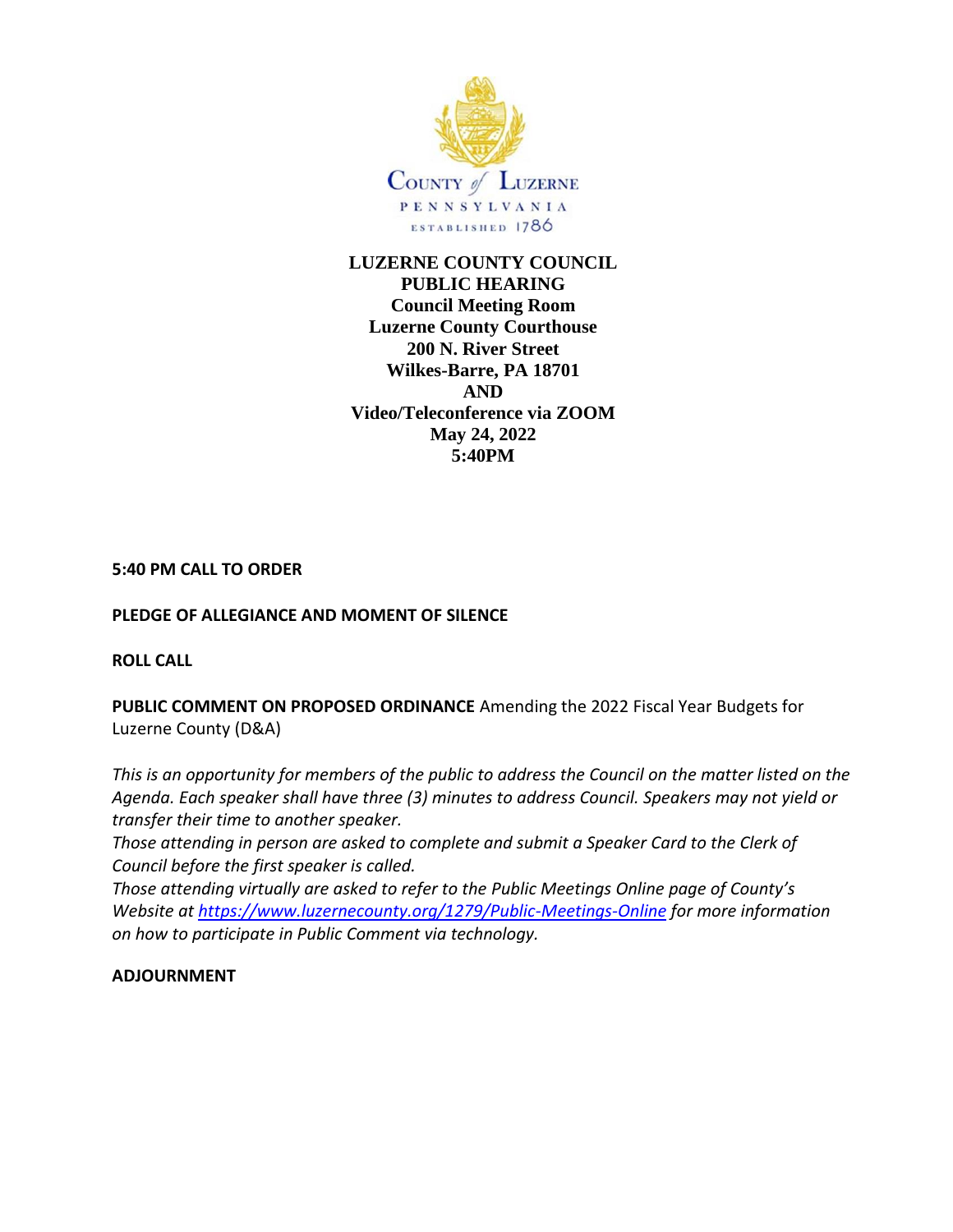

# **AGENDA SUBMITTAL TO LUZERNE COUNTY COUNCIL**

| $\parallel$ ITEM TITLE                   | Amending 2022 Luzerne County Budgets for | <b>COUNCIL MEETING</b><br><b>DATE</b> | <b>AGENDA</b><br><b>NUMBER</b> |
|------------------------------------------|------------------------------------------|---------------------------------------|--------------------------------|
| Luzerne/Wyoming Counties Drug & Alcohol. |                                          | April 26 <sup>th</sup> , 2022         |                                |
| ∥ Dept:                                  | Luzerne/Wyoming Counties Drug & Alcohol  |                                       |                                |
| Contact:                                 | Ryan Hogan, SCA Administrator            |                                       |                                |
| ∥ Phone:                                 | 570-826-8732                             |                                       |                                |

## **DEPARTMENTAL RECOMMENDATION:**

Luzerne/ Wyoming Counties Drug & Alcohol and Budget and Finance would like to admend the 2022 budget under the Drug and Alcohol fund to accurately show additional funding that was received from the Department of Health & Human Services/ Stubstance Abuse & Mental Health Services Administration.

### **SUMMARY:**

These funds will be utilized to help those in need from substance abuse in relation to prevention. It also allows for staff to attend conferences on the matter.

### **RECOMMENDATION:**

We recommend approval of this budget amendment for 2022 to utilize \$237,760 dollars for Primary prevention programs, strategies and activities.

### **FINANCING:**

Revenue: 960.70.9600.435.68 Fed Block Grant- COVID- Prevention.

Expenses: 960.70.9600.960.58 Provider Services.

### **ALTERNATIVES:**

Luzerne County Council can chose not to amend the 2022 budgets. We do not recommend this.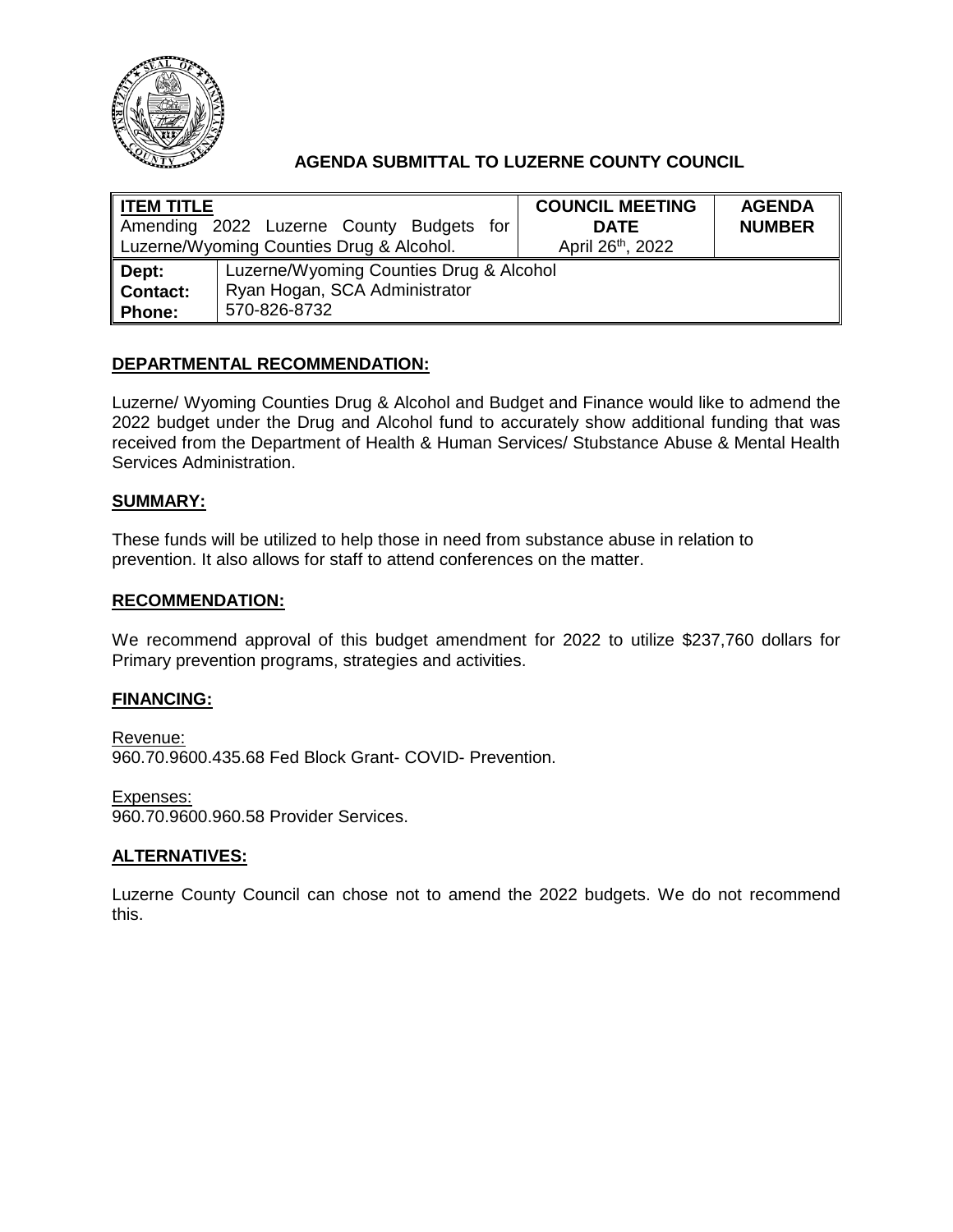## No. 2022- **ORDINANCE**

*An Ordinance of County Council for the County of Luzerne Amending the 2022 Fiscal Year Budgets for Luzerne County* 

WHEREAS, the Administration has Block Grant COVID Supplemental funding to offset increased costs for Prevention programs, strategies and activities that relate to the Drug and Alcohol Department in the 960 fund; and

WHEREAS, pursuant to Section 5.07 of the Home Rule Charter of Luzerne County, County Council adopted the 2022 Fiscal Year Budgets, which accounted for anticipated revenue and expenses;

### And,

WHEREAS, Section 5.10 of the Home Rule Charter States County Council may amend any of the budgets at any time during the fiscal year by ordinance adopted by an administrative vote of at least a majority plus one of its current members after a public hearing has been held; and

WHEREAS, County Council for Luzerne desires to amend the budget at the appropriate line items in order to account for the receipt of funds to the 2022 Fiscal Year budget.

WHEREAS, therefore, the following is hereby ENACTED AND ORDAINED by the Luzerne County Council:

### **SECTION ONE. Incorporation of Preamble.**

The provisions set forth in the preamble to this ordinance are incorporated herein by reference in their entirety

### **SECTION TWO. Amendment of line in budget.**

A public hearing having been held on County Council herby amends the following line items in the 2022 fiscal year budget in order to account for receipt of funds from the Department of Health and Human Services /Substance Abuse & Mental Health Services Administration.

### REVENUES:

Line Item- **960.70.9600.435.68** Fed Block Grant-COVID-Prevention shall be increased by \$237,760

### EXPENDITURES:

Line Item- **960.70.9600.960.58** Provider Services shall be increased by \$237,760

### **SECTION THREE. Remainder of Budget.**

All other items in the 2022 Fiscal Year Luzerne County Budget shall remain unchanged.

### **SECTION FOUR. Effective Date.**